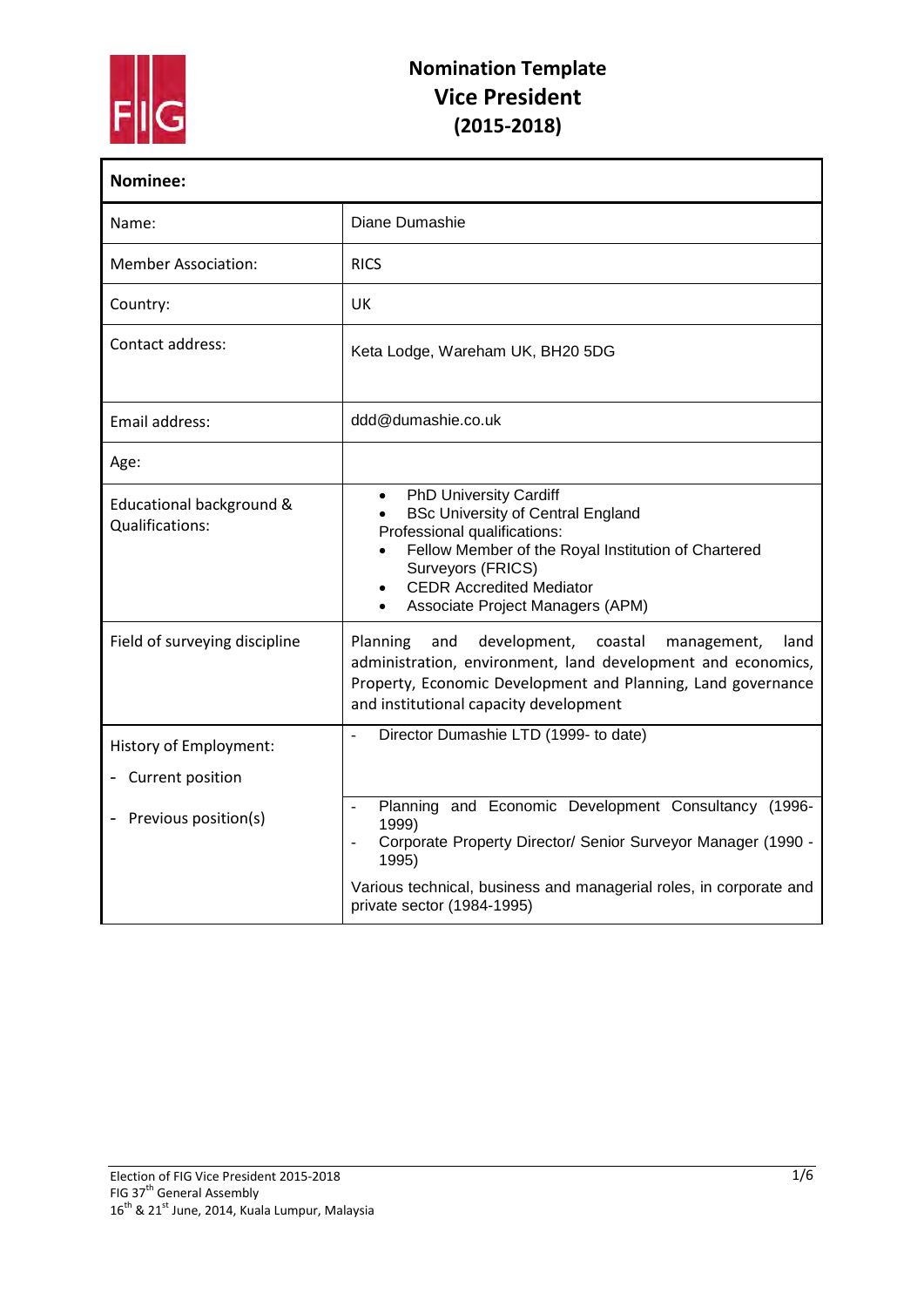

| Nominee:                                         |                                                                                                                                                                                                            |  |  |  |
|--------------------------------------------------|------------------------------------------------------------------------------------------------------------------------------------------------------------------------------------------------------------|--|--|--|
| <b>Position of Trust:</b><br>Current position(s) | Editorial Advisory Board, Emerald Journal<br><b>External Examiner, Portsmouth University</b>                                                                                                               |  |  |  |
| FIG Positions/Responsibilities:                  | Chair, Africa Task force (2009-2014)<br>Previous:                                                                                                                                                          |  |  |  |
| Current position(s)/<br>responsibilities         |                                                                                                                                                                                                            |  |  |  |
| Previous position(s)/<br>responsibilities        | Convener & FIG lead for SIDS workshop 2010<br>Chair, Commission 8 (2007-2010)<br>Chair, Commission 8 (2004 - 2006)<br>Vice chair, commission 8 (1998-2009)<br>Member, Task Force on Governance (2004-2006) |  |  |  |
| Other activities in FIG                          | Participated in FIG since Prague (date),<br>Input into Task Force on Institutional and<br>Organisational<br>Development                                                                                    |  |  |  |
|                                                  | Head of RICS delegation to FIG (2006 - to date)                                                                                                                                                            |  |  |  |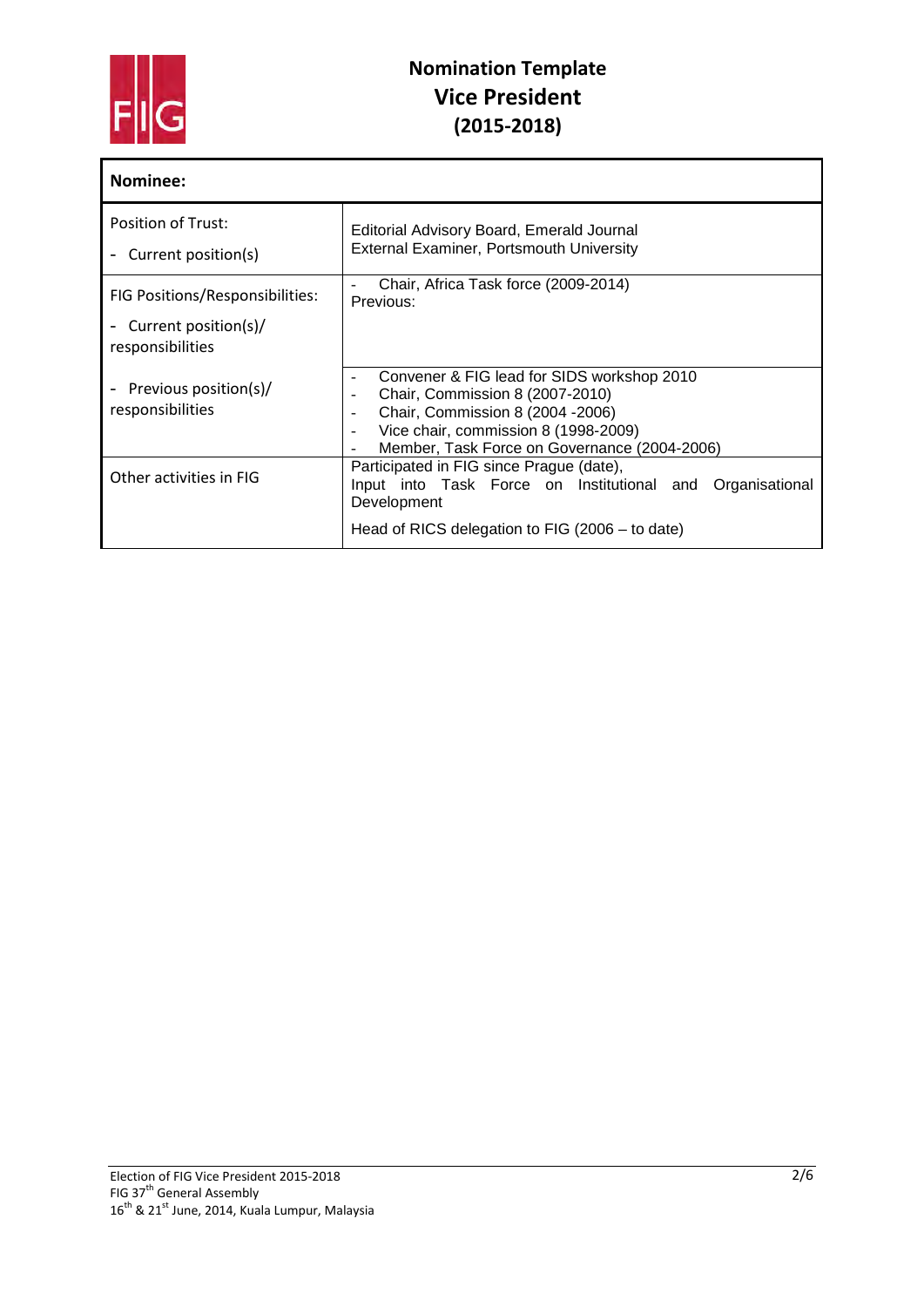

| <b>Nominee's statement</b>                                   |                                                                                                                                                                                                                                                                                                                                                                                                                                                                                                                                                                                                                                                                                                                                                                                                                                                                                                                                                                                                                                                                                                                                                                                                                                                                                                                                  |  |  |
|--------------------------------------------------------------|----------------------------------------------------------------------------------------------------------------------------------------------------------------------------------------------------------------------------------------------------------------------------------------------------------------------------------------------------------------------------------------------------------------------------------------------------------------------------------------------------------------------------------------------------------------------------------------------------------------------------------------------------------------------------------------------------------------------------------------------------------------------------------------------------------------------------------------------------------------------------------------------------------------------------------------------------------------------------------------------------------------------------------------------------------------------------------------------------------------------------------------------------------------------------------------------------------------------------------------------------------------------------------------------------------------------------------|--|--|
| My motivation to be FIG Vice<br>President:                   | As a practicing surveyor I am in touch with my fellow<br>practitioners daily realties of working in the current<br>economic climate with ethical and robust technical<br>competencies<br>As a practicing knowledge transfer facilitator I am at the<br>cutting edge of new ways of thinking and implementing<br>approaches to futures strategies, and<br>As a practicing communicator I am in touch with all levels<br>of business activity within donor agencies, member<br>associations and grassroots stakeholders, building bridges<br>and dialogue<br>Combining these practices enables me to positively and credibly<br>contribute to Governing Council in key strategic fields.                                                                                                                                                                                                                                                                                                                                                                                                                                                                                                                                                                                                                                           |  |  |
| What I can offer in support of<br>FIG's aims and objectives: | I have been widely acknowledged as a creative and strategic<br>business thinker with a proven ability to lead and manage change,<br>to energise and resolve complex issues and deliver successful<br>outcomes for all stakeholders.                                                                                                                                                                                                                                                                                                                                                                                                                                                                                                                                                                                                                                                                                                                                                                                                                                                                                                                                                                                                                                                                                              |  |  |
|                                                              | As an experienced Board member, I believe that the combination<br>of my business expertise combined with my active involvement in a<br>range of communication platforms will greatly benefit FIG<br>members. The reasons are:                                                                                                                                                                                                                                                                                                                                                                                                                                                                                                                                                                                                                                                                                                                                                                                                                                                                                                                                                                                                                                                                                                    |  |  |
|                                                              | <b>Board / Strategic Experience</b><br>A proven track record of success in leading and managing<br>$\bullet$<br>Commissions and Task Force in FIG<br>Driving change and delivering strategic objectives and projects<br>$\bullet$<br>on time and within budget.<br>Chairing working groups of senior individuals and occupying<br>$\bullet$<br>Board positions in commercial and voluntary environments.<br>Familiarisation with and working on a global Professional<br>$\bullet$<br>platform with Country government aid agency departments and<br>International donor agency (UN, World Bank, FAO) in both<br>professional and policy development<br>In-depth understanding of member governance, standards of<br>pubic life and the need for careful stewardship of members<br>money<br>Building mutually successful, long - standing relationships with<br>٠<br>key stake holding Partners through strategic alliances and joint<br>ventures through active involvement in networks including,<br>CASLE, AFRES, EALAN and a range of Member associations.<br>Built an in-depth understanding of the geopolitical environment<br>٠<br>and over the past decade am doing business, monitoring world<br>initiatives and becoming familiar with the issues and<br>interventions of major players.<br><b>Business Experience</b> |  |  |
|                                                              | Board level decision making and business development<br>Corporate and SME's organisations<br>experience, in both                                                                                                                                                                                                                                                                                                                                                                                                                                                                                                                                                                                                                                                                                                                                                                                                                                                                                                                                                                                                                                                                                                                                                                                                                 |  |  |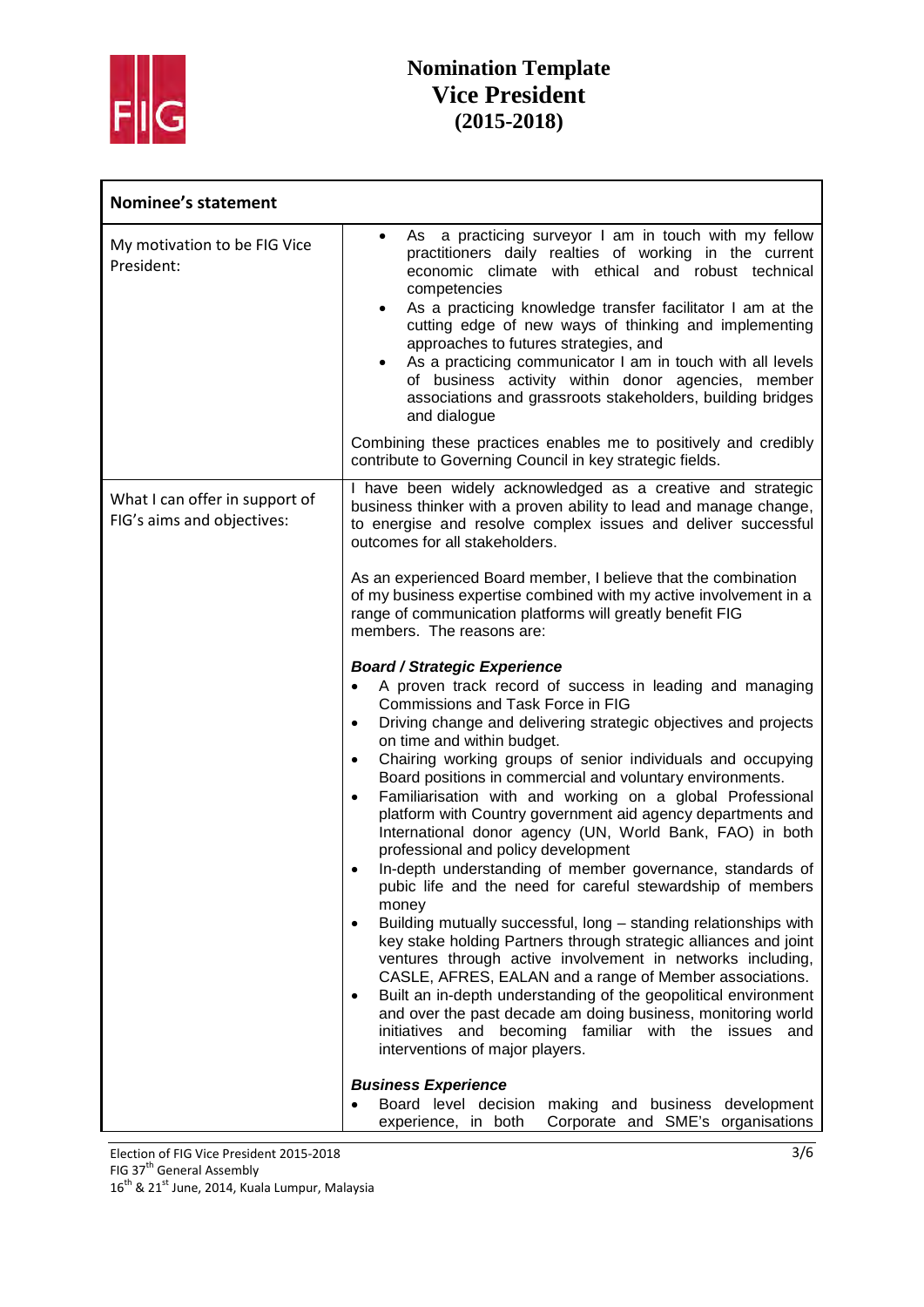

# **Nomination Template Vice President (2015-2018)**

|                                                           | across a range of industries including, professional services<br>(Land, Lawyers, Engineers), commerce (hotel & leisure, fast<br>food & retail), Housing, Health Care and industrial (Ports)<br>Experienced in entrepreneurial activity including areas in sub<br>$\bullet$<br>franchising, development strategies, leading acquisitions and<br>development programmes, company take-overs, feasibility<br>market analysis, provision and co ordination of strategic<br>property advice.<br>Providing assistance to SME's to develop strategic business<br>$\bullet$<br>thinking, business plans, research, report drafting, market<br>analysis and grant applications.<br>Established track record in assimilating partnership needs in a<br>$\bullet$<br>variety of contexts to progress projects through adoption and<br>implementation processes<br>Interpersonal: |
|-----------------------------------------------------------|-----------------------------------------------------------------------------------------------------------------------------------------------------------------------------------------------------------------------------------------------------------------------------------------------------------------------------------------------------------------------------------------------------------------------------------------------------------------------------------------------------------------------------------------------------------------------------------------------------------------------------------------------------------------------------------------------------------------------------------------------------------------------------------------------------------------------------------------------------------------------|
|                                                           | The passion, enthusiasm, drive and commitment to lead,<br>motivate and inspire others allied with strong interpersonal,<br>communication and negotiation skills and ability to work<br>cooperatively, collaboratively and effectively.<br>Considered leadership approach to coordinate, design and<br>$\bullet$<br>facilitate activities to progress the Boards objectives and inform<br>decision makers.<br>As a proven communicator I have the ability to transfer<br>knowledge and skills in a multi cultural environment, evidenced<br>by a range of international project work and networking<br>platforms.                                                                                                                                                                                                                                                      |
|                                                           | My professional, policy and investigative research experience in<br>land economics, governance, and natural resources, allied with<br>extensive networks in international professional working groups,<br>will greatly benefit the FIC council Board and contribute<br>significantly to the success for FIG members across the globe.                                                                                                                                                                                                                                                                                                                                                                                                                                                                                                                                 |
| My key skills for the Vice<br>Presidency and FIG Council: | Communication, people management, internationalism                                                                                                                                                                                                                                                                                                                                                                                                                                                                                                                                                                                                                                                                                                                                                                                                                    |
| Any other supporting<br>information:                      | I have the commitment of my employers to support me as Vice<br>President of FIG                                                                                                                                                                                                                                                                                                                                                                                                                                                                                                                                                                                                                                                                                                                                                                                       |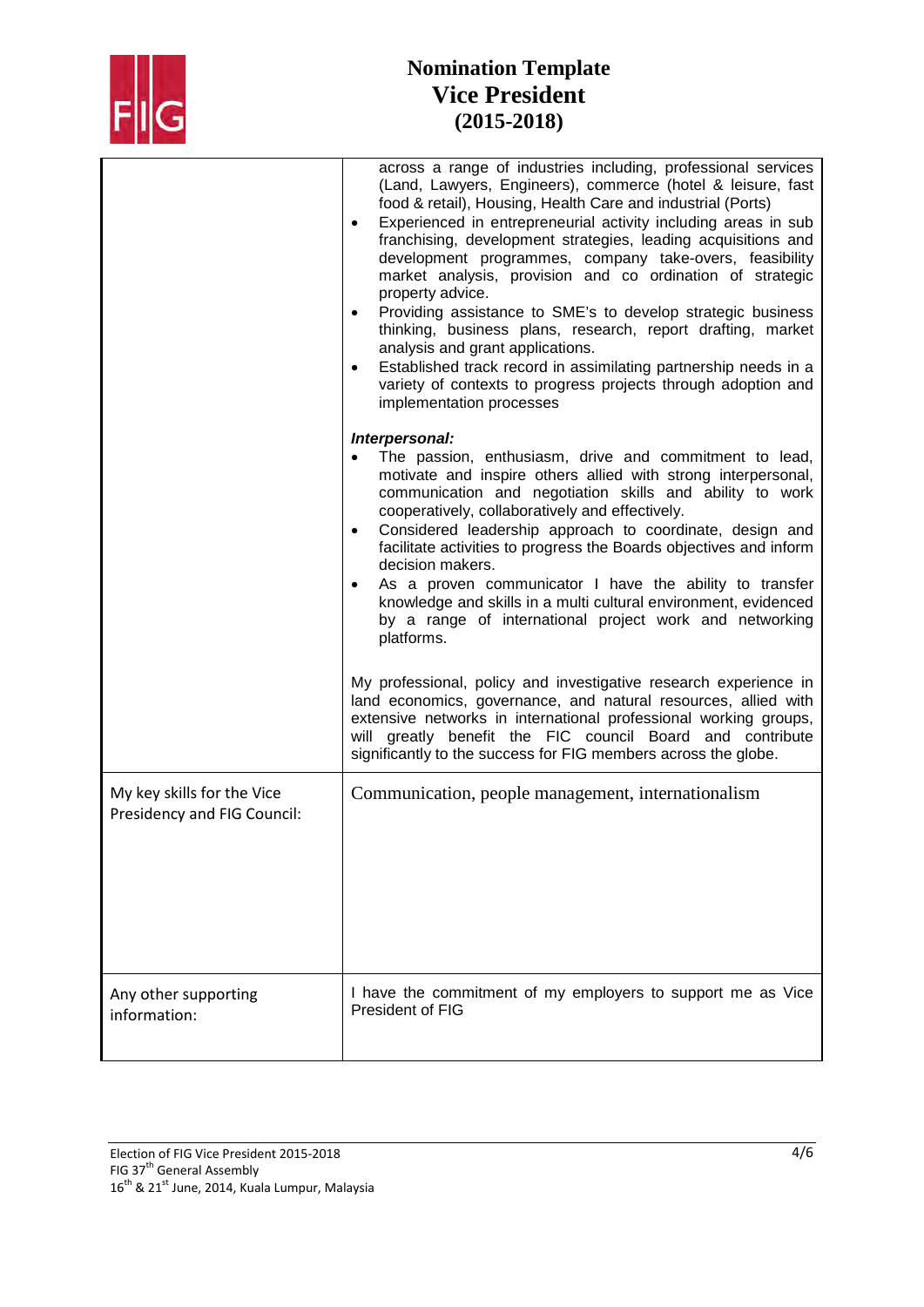

# **Nomination Template Vice President (2015-2018)**

| <b>Nominator</b>                                                                                                                     |                                                                                                                                                                                                                                                                                          |  |  |  |
|--------------------------------------------------------------------------------------------------------------------------------------|------------------------------------------------------------------------------------------------------------------------------------------------------------------------------------------------------------------------------------------------------------------------------------------|--|--|--|
| Name of Member Association:                                                                                                          | Royal Institution Chartered Surveyors (RICS)                                                                                                                                                                                                                                             |  |  |  |
| Name of Proposer:                                                                                                                    | James Kavanagh MRICS                                                                                                                                                                                                                                                                     |  |  |  |
| Position in Association                                                                                                              | <b>Director RICS Land Group</b>                                                                                                                                                                                                                                                          |  |  |  |
| Contact address:                                                                                                                     | 12 Great George Street, London, SW1P 3AD                                                                                                                                                                                                                                                 |  |  |  |
| <b>Email address</b>                                                                                                                 | jkavanagh@rics.org                                                                                                                                                                                                                                                                       |  |  |  |
| <b>Proposer's Statement</b>                                                                                                          |                                                                                                                                                                                                                                                                                          |  |  |  |
| Why the Association wants to<br>propose the Nominee                                                                                  | RICS believes that Diane would make an excellent FIG vice-<br>president and would bring a freshness of approach and<br>inclusivity to the role. Diane has extensive experience of both<br>RICS and FIG and would, we believe, help to further cement<br>our already strong relationship. |  |  |  |
| What support (financial,<br>administrative and others) can<br>the Association provide to the<br>Nominee if elected Vice<br>President | RICS will be able to offer assistance to Diane on a number of<br>levels. RICS has an extensive network of international offices<br>which might be able to provide local contacts for her work as Vice<br>President of FIG.                                                               |  |  |  |
| Any other supporting<br>information:                                                                                                 |                                                                                                                                                                                                                                                                                          |  |  |  |
| Name of Seconder:                                                                                                                    | <b>Gary Strong FRICS</b>                                                                                                                                                                                                                                                                 |  |  |  |
| Position in Association                                                                                                              | Director Professional Groups and Forums                                                                                                                                                                                                                                                  |  |  |  |
| Contact address:                                                                                                                     | 12 Great George Street, London, SW1P 3AD                                                                                                                                                                                                                                                 |  |  |  |
| Email address                                                                                                                        | gstrong@rics.org                                                                                                                                                                                                                                                                         |  |  |  |

### **Signed**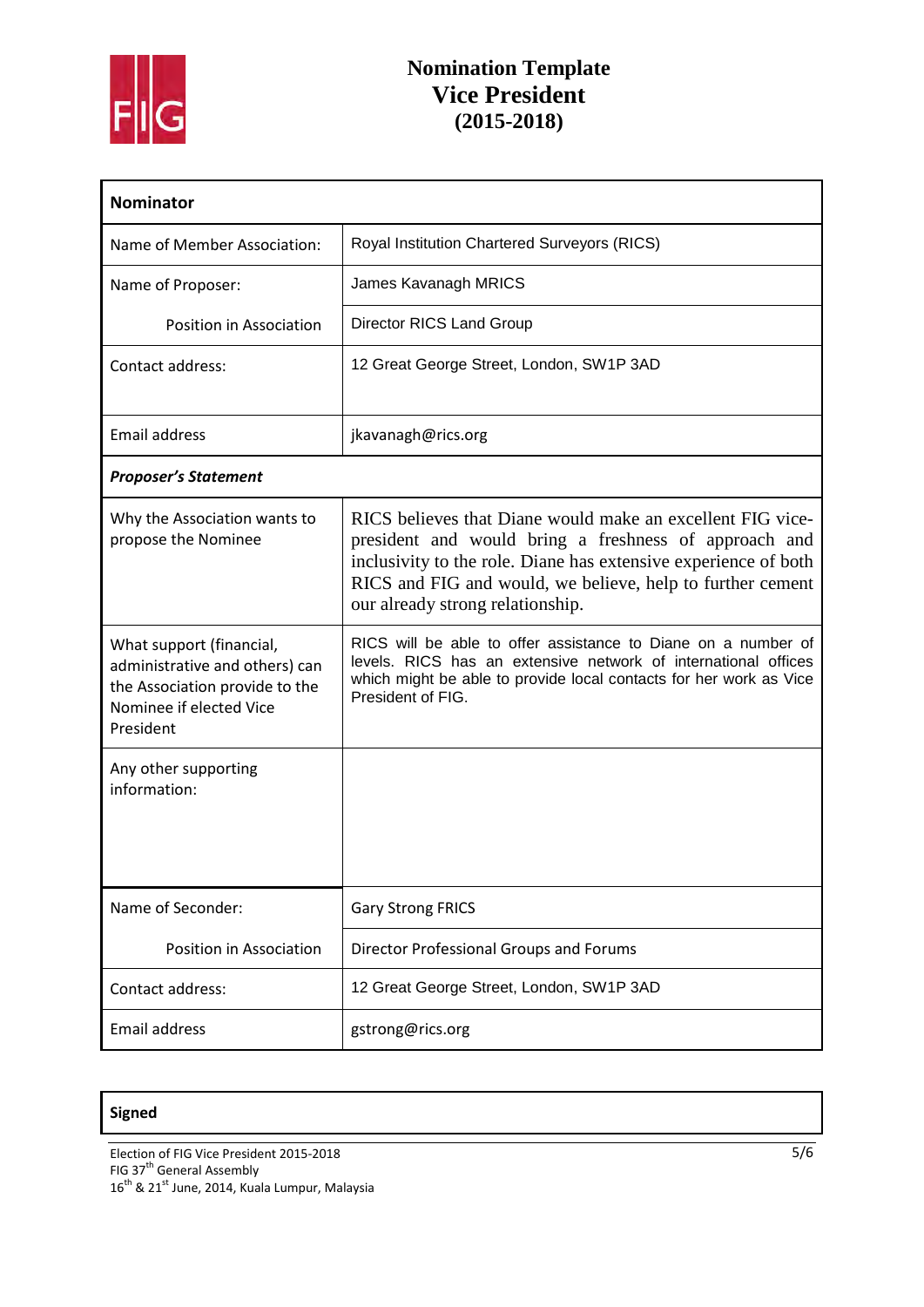

### **Nomination Template Vice President (2015-2018)**

I hereby certify the above is true and correct

I am available for the election as Vice President for the remaining two year term (2015 – 2016) if vacancy arises.

| Nominee   | Diane Dumashie FRICS     |  |
|-----------|--------------------------|--|
|           |                          |  |
| Proposer: | James Kavanagh MRICS     |  |
|           |                          |  |
| Seconder: | <b>Gary Strong FRICS</b> |  |
|           |                          |  |
| Date:     | 26/11/13                 |  |

\* *Nominee is required to cancel whichever is not appropriate; and Nominee is requested to initial every page of the nomination template*

| <b>Clarifying Notes:</b> | ٠ | The Nominator (Proposer and Seconder) must be principal officers<br>of the FIG Member Association (by principal officers, it is construed<br>as President or Chairperson, Deputy or Vice President/Chairperson,<br>Secretary General or Chief Executive Officer or equivalent position) |
|--------------------------|---|-----------------------------------------------------------------------------------------------------------------------------------------------------------------------------------------------------------------------------------------------------------------------------------------|
|                          |   | The Nomination Template must be accompanied by a letter of<br>support from either the President or the Principal Officer of the<br>nominating FIG Member Association                                                                                                                    |
|                          |   | Nominating FIG Member Association should ascertain the availability<br>of the nominee over the duration of the term of office                                                                                                                                                           |
|                          | ٠ | Nominee should preferably have prior or current responsibilities<br>within and working knowledge of FIG, its activities, aims and<br>objectives                                                                                                                                         |
|                          | ٠ | Nominee and Nominator are requested to pay attention to the<br>Nominee's Statement and the Proposer's Statement                                                                                                                                                                         |